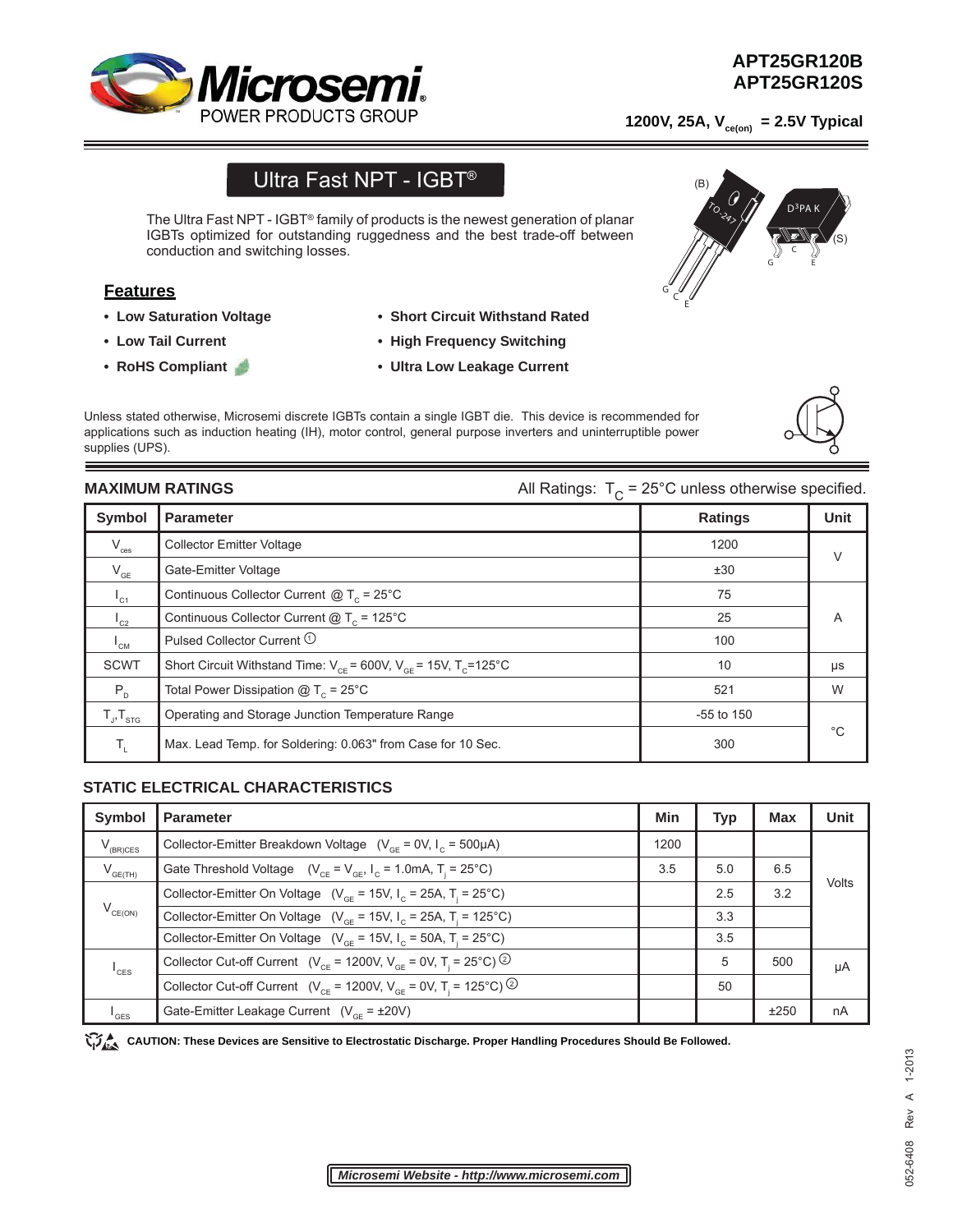#### **DYNAMIC CHARACTERISTICS**

| <b>Symbol</b>                                                | <b>Parameter</b>                | <b>Test Conditions</b>                               | Min | <b>Typ</b> | <b>Max</b> | <b>Unit</b> |
|--------------------------------------------------------------|---------------------------------|------------------------------------------------------|-----|------------|------------|-------------|
| $\mathsf{C}_{\textsf{\tiny \textsf{ies}}}$                   | Input Capacitance               | Capacitance                                          |     | 2784       |            |             |
| $\rm C_{\underline{oes}}$                                    | Output Capacitance              | $V_{GE}$ = 0V, $V_{CE}$ = 25V                        |     | 271        |            | pF          |
| $C_{res}$                                                    | Reverse Transfer Capacitance    | $f = 1$ MHz                                          |     | 75         |            |             |
| $V_{\text{GEP}}$                                             | Gate to Emitter Plateau Voltage |                                                      |     | 7.5        |            | $\vee$      |
| $Q_q^{(3)}$                                                  | <b>Total Gate Charge</b>        | Gate Charge                                          |     | 154        | 203        |             |
| $\mathsf{Q}_\mathrm{ge}$                                     | Gate-Emitter Charge             | $V_{GE}$ = 15V                                       |     | 20         | 27         |             |
| $\mathsf{Q}_{\mathrm{gc}}$                                   | Gate- Collector Charge          | $V_{CE}$ = 600V<br>$I_c = 25A$                       |     | 76         | 97         | nC          |
| $t_{d(0n)}$                                                  | Turn-On Delay Time              | Inductive Switching (25°C)                           |     | 16         |            |             |
| $\mathsf{t}_{\sf r}$                                         | <b>Current Rise Time</b>        | $V_{cc}$ = 600V                                      |     | 10         |            |             |
| $t_{d(off)}$                                                 | Turn-Off Delay Time             | $V_{GE}$ = 15V                                       |     | 122        |            | ns          |
| $t_{\rm f}$                                                  | <b>Current Fall Time</b>        | $I_c = 25A$                                          |     | 20         |            |             |
| $E_{on2}$ <sup> <sub> sm2</sub></sup>                        | Turn-On Switching Energy        | $R_{\alpha}$ = 4.3 $\Omega^{\textcircled{\bigcirc}}$ |     | 742        | 1110       |             |
| $E_{\text{off}}$                                             | Turn-Off Switching Energy       | $T_1 = +25^{\circ}C$                                 |     | 427        | 640        | μJ          |
| $\mathfrak{t}_{\scriptscriptstyle{\mathsf{d}(\mathsf{on})}}$ | Turn-On Delay Time              | Inductive Switching (125°C)                          |     | 16         |            |             |
| $t_{\rm r}$                                                  | <b>Current Rise Time</b>        | $V_{cc}$ = 600V                                      |     | 10         |            |             |
| $t_{\text{d(off)}}$                                          | Turn-Off Delay Time             | $V_{GF} = 15V$                                       |     | 136        |            | ns          |
| $t_{\rm f}$                                                  | <b>Current Fall Time</b>        | $I_c = 25A$                                          |     | 28         |            |             |
| $E_{on2}$ <sup><math>\odot</math></sup>                      | Turn-On Switching Energy        | $RG$ = 4.3 $\Omega$ <sup><sup>(4)</sup></sup>        |     | 1297       | 1945       |             |
| $E_{\text{off}}$                                             | Turn-Off Switching Energy       | $T_1 = +125^{\circ}C$                                |     | 480        | 720        | μJ          |

# **THERMAL AND MECHANICAL CHARACTERISTICS**

| <b>Symbol</b>    | <b>Characteristic</b>                              | Min | Typ | <b>Max</b> | Unit          |
|------------------|----------------------------------------------------|-----|-----|------------|---------------|
| $R_{\text{euc}}$ | Junction to Case Thermal Resistance                |     |     | .24        | $\degree$ C/W |
| $R_{\theta$ JA   | Junction to Ambient Thermal Resistance             |     |     | 40         |               |
| $W_{\tau}$       | Package Weight                                     |     | .22 |            | 0Z            |
|                  |                                                    |     | 6.2 |            | g             |
| Torque           | Mounting Torque (TO-247 Package), 4-40 or M3 screw |     |     | 10         | in-Ibf        |
|                  |                                                    |     |     | 6.2        | $N \cdot m$   |

1 Repetitive Rating: Pulse width and case temperature limited by maximum junction temperature.

2 Pulse test: Pulse Width < 380*μs*, duty cycle < 2%.

3 See Mil-Std-750 Method 3471.

 $4$  R<sub>G</sub> is external gate resistance, not including internal gate resistance or gate driver impedance. (MIC4452)

 $5 E_{\text{no}}$  is the clamped inductive turn on energy that includes a commutating diode reverse recovery current in the IGBT turn on energy loss. A combi device is used for the clamping diode.

 $6 E_{\text{off}}$  is the clamped inductive turn-off energy measured in accordance with JEDEC standard JESD24-1.

**Microsemi reserves the right to change, without notice, the specifi cations and information contained herein.**

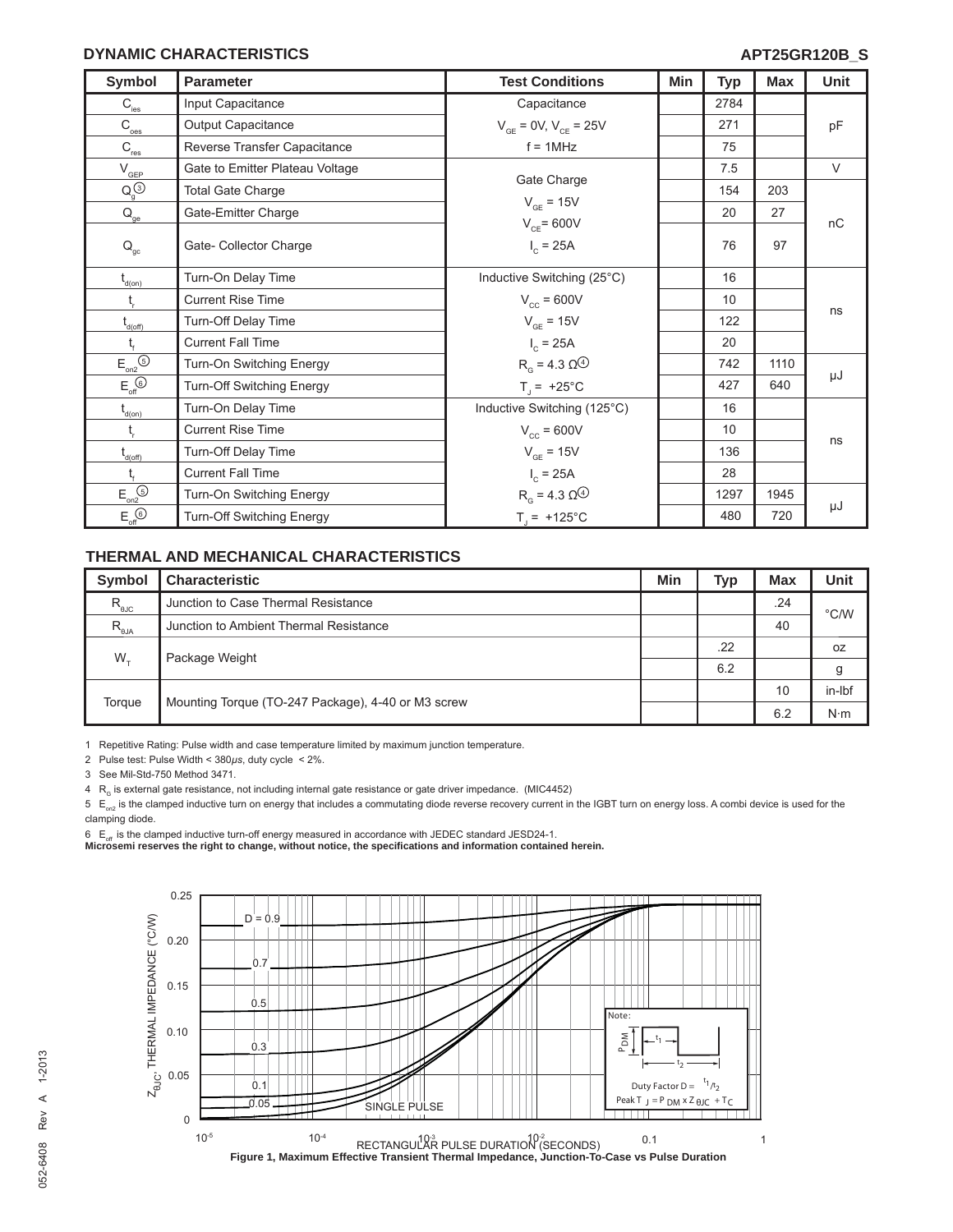### **TYPICAL PERFORMANCE CURVES APT25GR120B\_S**





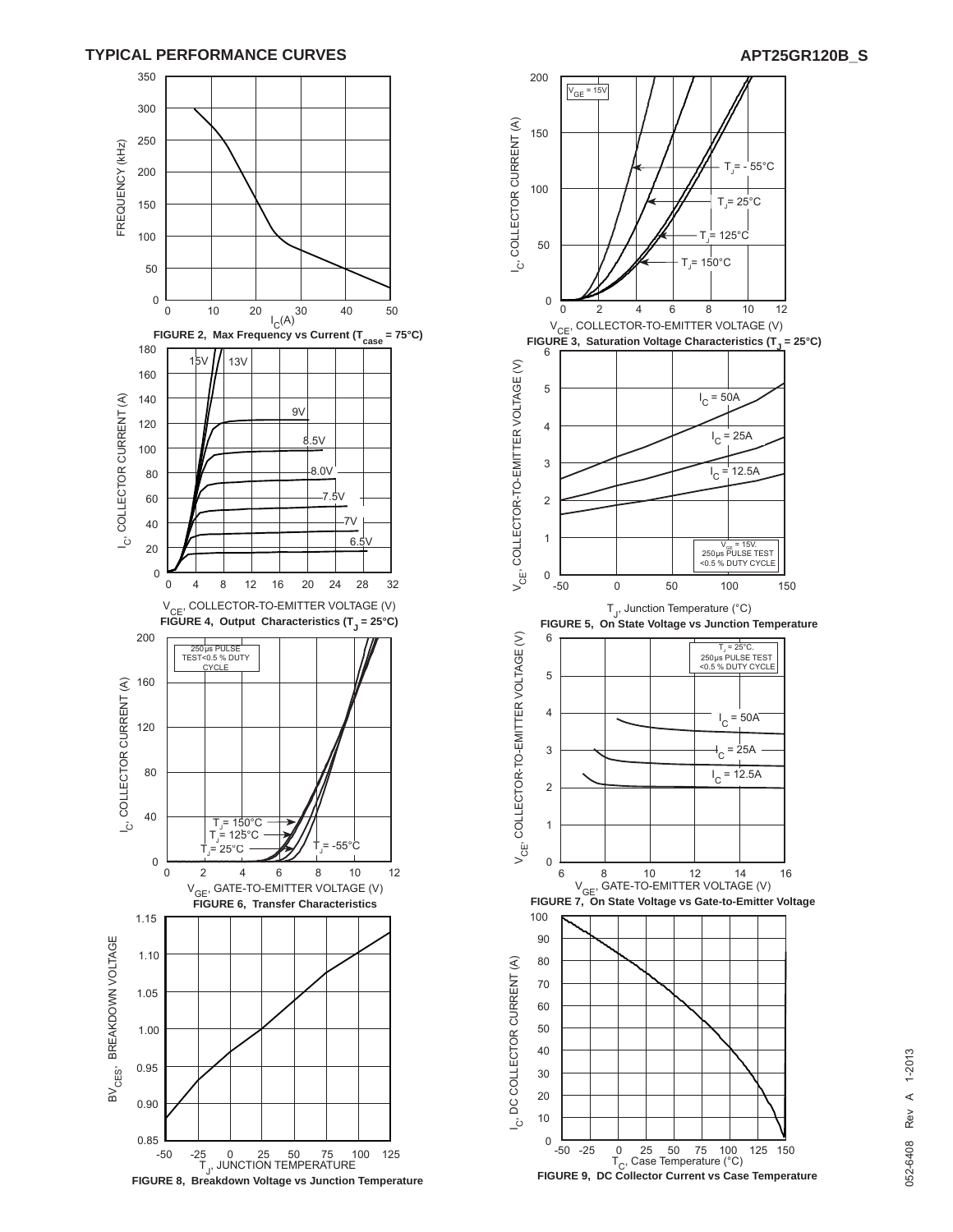





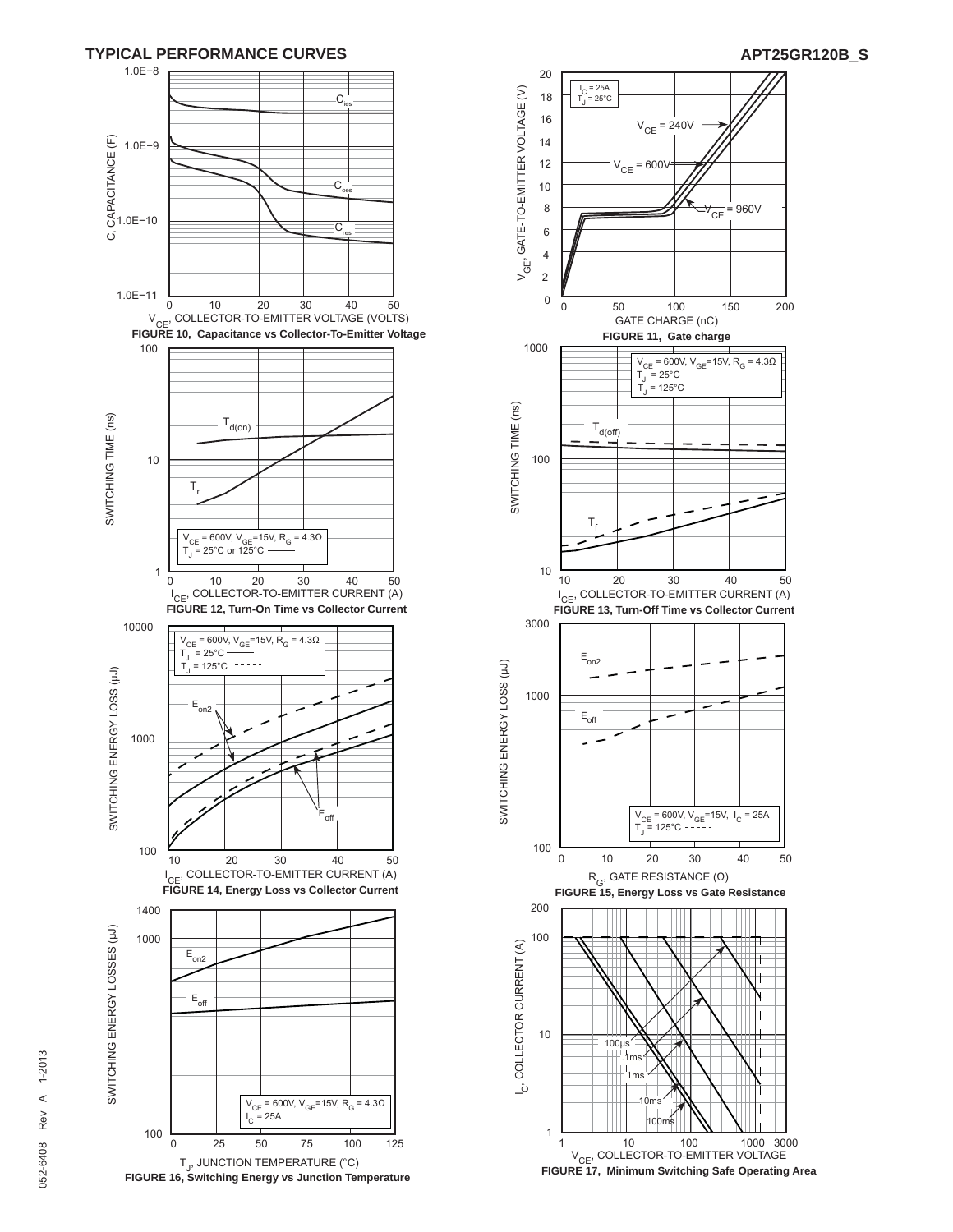# **TO-247 Package Outline**





Collector<br>(Heat Sink) (Heat Sink)

唐

↘



**Dimensions in Millimeters (Inches) Dimensions in Millimeters (Inches)**